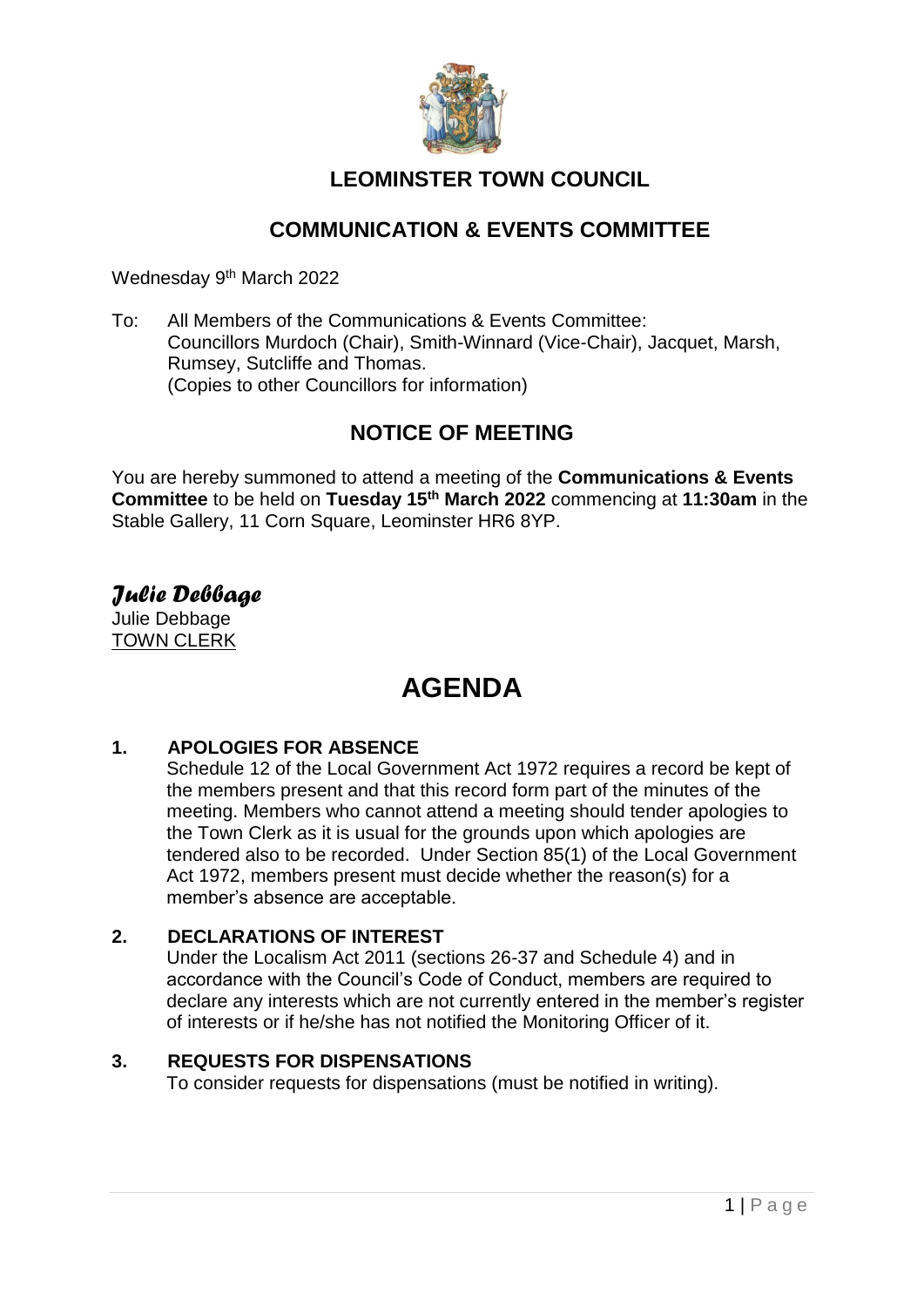**AGENDA**

### **4. QUESTIONS FROM THE PUBLIC (maximum 15 minutes)**

To receive questions and statements from members of the public as provided for in Standing Orders.

### **5. MINUTES OF PREVIOUS MEETING**

To receive and approve as a correct record the minutes of the Communications & Events Committee meeting held on Tuesday 11th January 2022.

#### **6. CLERK'S REPORT**

To receive the Clerk's Report on matters outstanding that may not appear on the agenda.

#### **7. MARKET OFFICER'S REPORT**

To receive the attached report from the Market Officer.

**8. TOURIST INFORMATION CENTRE** To receive the attached report from the TIC Manager.

#### **9. COMMUNICATIONS & EVENTS UPDATE**

To receive the attached report from the Town Clerk.

### **10. DATE OF NEXT MEETING**

The next meeting of the Committee will be held on Tuesday 17<sup>th</sup> May 2022 at 11:30am in the Stable Gallery, 11 Corn Square, Leominster HR6 8YP (subject to approval of the meetings calendar at the next Full Council meeting on 28<sup>th</sup> March 2022).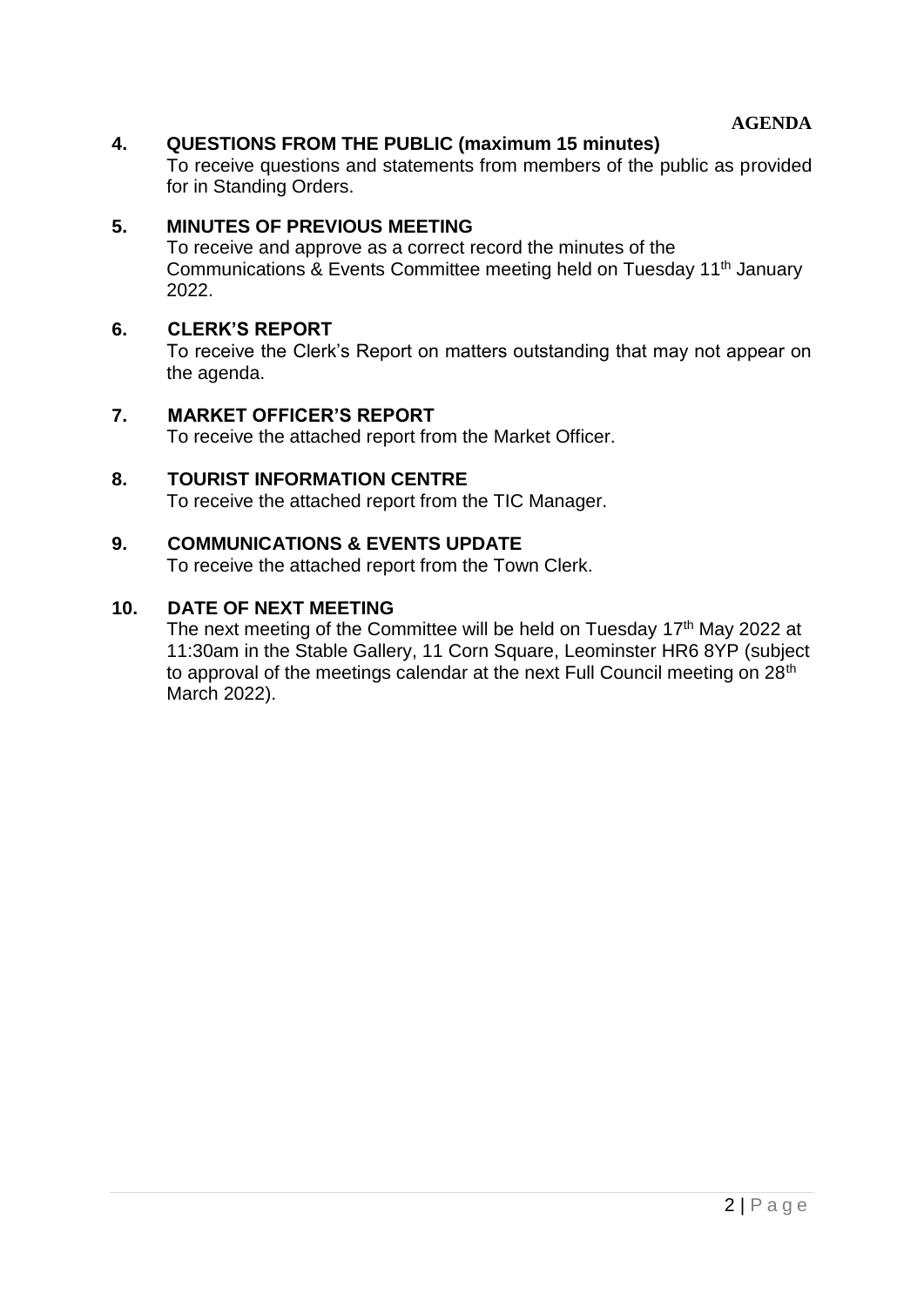### **MINUTES (AGENDA Item 5) LEOMINSTER TOWN COUNCIL**

### **COMMUNICATIONS & EVENTS COMMITTEE**

Minutes of the Communications & Events Committee meeting held on Tuesday 11th January 2022 commencing at 11:30am in the Stable Gallery, 11 Corn Square, Leominster, HR6 8YP.

**MEMBERS PRESENT:** Councillors Murdoch (Chair), Smith-Winnard (Vice-Chair), Marsh, Sutcliffe and Thomas.

**OFFICERS PRESENT:** Town Clerk, Democratic Services Officer, Market Officer, Environment & Grounds Supervisor.

### **CE44/21 APOLOGIES FOR ABSENCE**

Apologies for absence were received and accepted by the Committee for Cllr Rumsey (Isolation).

### **CE45/21 DECLARATIONS OF INTEREST**

- Cllr Thomas Leominster News
- **CE46/21 REQUESTS FOR DISPENSATIONS**

No requests for dispensations had been received.

**CE47/21 QUESTIONS FROM THE PUBLIC**

There were no members of the public present. No issues were raised.

### **CE48/21 MINUTES OF PREVIOUS MEETING**

Committee **RESOLVED** that the minutes of the Communications and Events Committee meeting held on Tuesday 16<sup>th</sup> November 2021 be agreed and signed as a correct record.

### **CE49/21 CLERK'S REPORT**

The clerk informed the Committee that:

 The 'Welcome to Leominster' signs include reference to 'Leominster in Bloom Gold Award Winners'. It was previously agreed that the signs should include a 'Fair Trade' sign and potentially details of events. The clerk will investigate the price of signage and the wording to be included.

### **CE50/21 MARKET OFFICER'S REPORT**

The Market Officer presented a report updating Committee on the Leominster markets. Following discussion, it was **RESOLVED:**

- To note the report;
- To consider investing in 'Market open' signage and to consider including market details on the 'Welcome to Leominster' signs;
- To note that a number of people paid for parking at the Victorian Street Market as the 'Free parking' signs were not prominently displayed. It was noted that the parking meters should also be covered to prevent people from paying;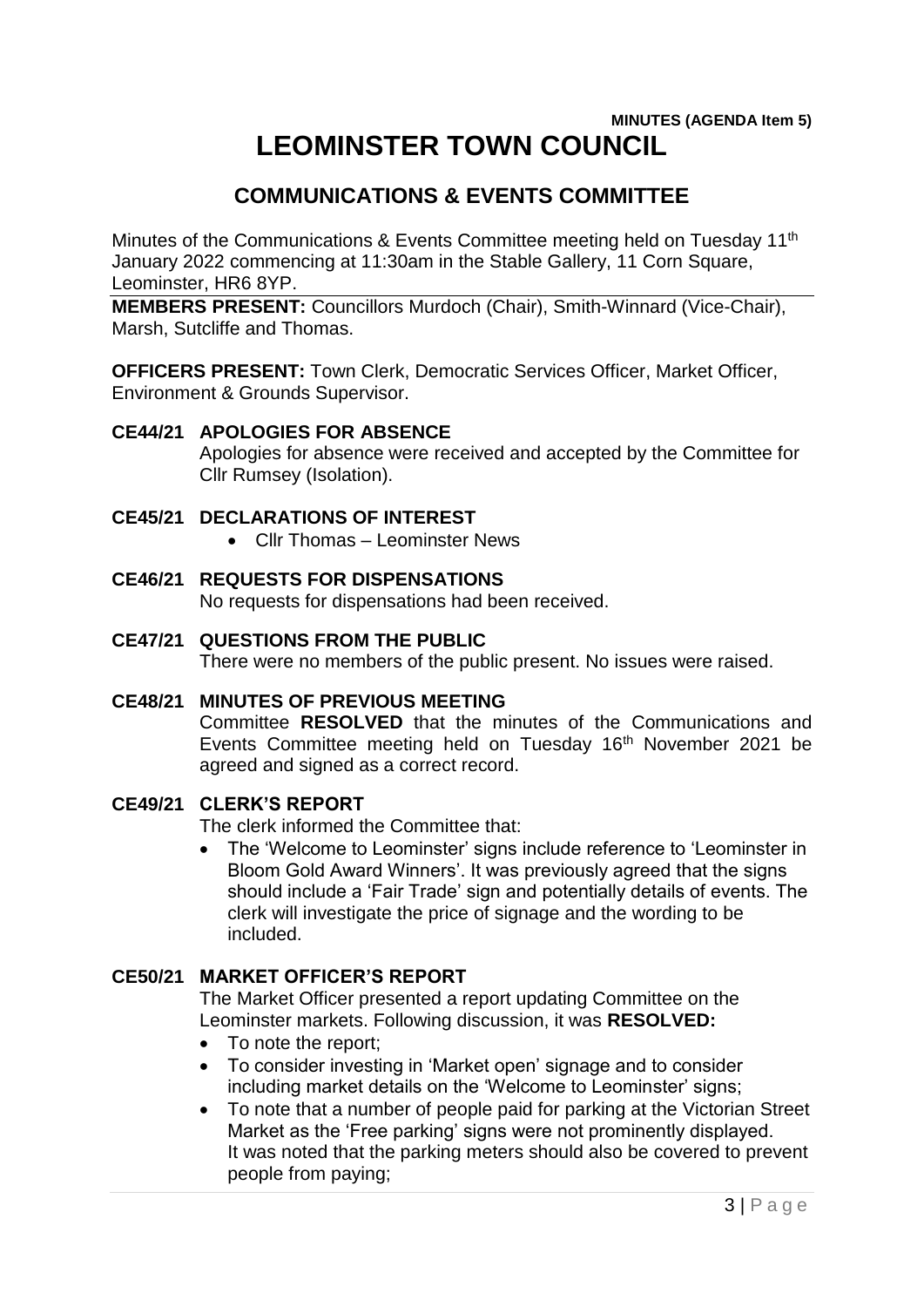- To provide early advance notice to residents in Broad Street of the Victorian Street Market parking restrictions;
- To consider enhancing the next Victorian Street Market by:
	- o Encouraging shopkeepers to decorate their shops / have pavement stalls and awarding a prize for the best dressed shop / pavement stall;
	- o Operating pony & trap rides around the town (and to use as transport in the opening ceremony);
	- o Including a range of Victorian games (and Santa Claus) for children in the Secret Garden.

### **CE51/21 TOURIST INFORMATION CENTRE**

The Clerk presented a report updating Committee on the Tourist Information Centre. Following discussion, it was **RESOLVED:**

- To note the report.
- To note that an enquiry for a long term booking for the Servants Quarters has been received;
- To note that the annual stock take has been completed and details have been forwarded to the accountant. Stock takes will be undertaken on a quarterly basis in future.

### **CE52/21 COMMUNICATIONS & EVENTS UPDATE REPORT**

Committee considered the update report from the Town Clerk and, following discussion, **RESOLVED:**

- To note the report;
- To consider holding events in Corn Square, in the afternoon, following the monthly Farmers market;
- To note the following appointments attended by the Mayor:
	- $\circ$  Tuesday 30th November Meeting with Rob Ewing from Herefordshire Council regarding HSHAZ
	- o Wednesday 1st December HSHAZ Steering Group meeting
	- $\circ$  Saturday 4<sup>th</sup> December Leominster Priory Christmas Bazaar
	- $\circ$  Tuesday 7<sup>th</sup> December Mayor's meeting (Hereford)
	- $\circ$  Friday 10<sup>th</sup> December ECHO AGM via Zoom
	- $\circ$  Saturday 11<sup>th</sup> December Victorian Street Market
	- $\circ$  Saturday 11<sup>th</sup> December St John Ambulance carol service (Hereford)
	- $\circ$  Saturday 18<sup>th</sup> December Through the Wardrobe event
	- $\circ$  Monday 20<sup>th</sup> December Christmas Carols by Candlelight
	- $\circ$  Saturday 25<sup>th</sup> December Taking Christmas presents to West Eaton nursing home
- To note that the Business Promotion Event is provisionally planned for 19th March 2022;
- To invite the Business Project Manager to meet with Councillors;
- To contact Balfour Beatty to establish the street closure policy for street parties in respect of the Queen's Platinum Jubilee;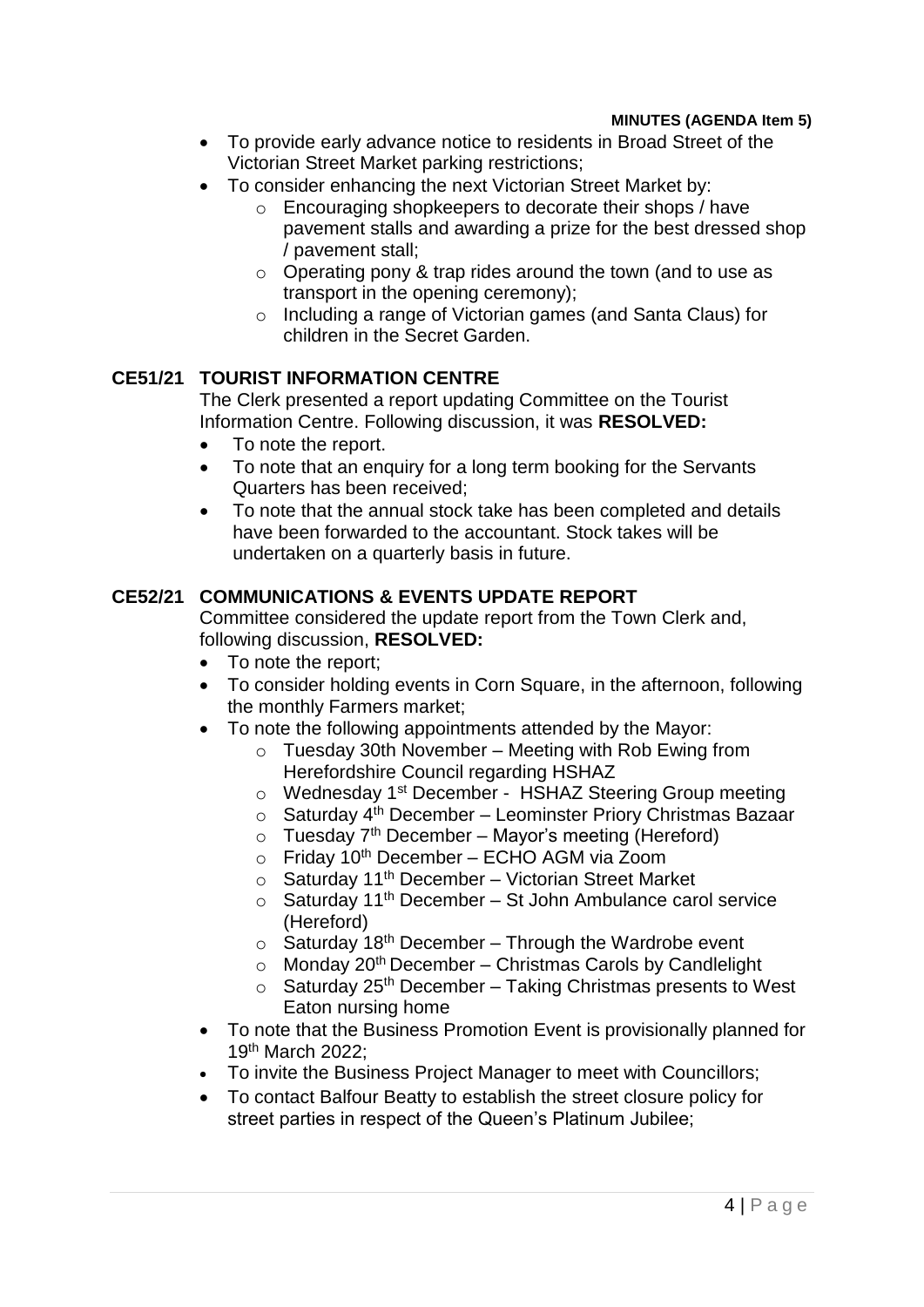#### **MINUTES (AGENDA Item 5)**

- To consider holding a 'Picnic in the Park' and fireworks event in the Grange, on Sunday 5<sup>th</sup> June 2022, to celebrate the Queen's Platinum Jubilee;
- To find out whether a beacon can be lit on Eaton Hill to mark the Queen's Platinum Jubilee;
- To take over organisation of the Leominster Food Fayre to be held on 3<sup>rd</sup> September 2022;
- To appoint the Environment & Grounds Supervisor as the overall manager for Leominster Food Fayre and the Victorian Street Market;
- To contact the rector at the Priory, to establish their plans for Christmas events, in order that the Town Council can consider complementing the plans with the Christmas Lights Switch On Event;
- To consider setting up a Town Council steward volunteer list;
- To liaise with local organisations / businesses, regarding potential events to be held at the same time as the Victorian Street Market, to avoid duplication;
- To note that the Through the Wardrobe event was a success with 405 attendees;
- To discuss proposed Leominster Festival dates with the organisers as the dates coincide with the Queen's Platinum Jubilee bank holiday weekend;
- To note that Hereford Triathlon Club are holding a triathlon on  $2^{nd}$  July 2022, starting at Leominster Leisure Centre and finishing at Earl Mortimer College;
- To note that the Three Choirs Festival are holding two concerts at the Priory on 23rd July 2022;
- To note that Leominster Seed Swap will take place at the Priory on 12<sup>th</sup> February 2022;
- To consider producing a map of Leominster town that highlights local eateries and businesses;
- To increase support for Leominster News through the purchase of an additional page for £50. The clerk will check whether funding is available in the Covid recovery fund to support this.

### **CE53/21 DATE OF NEXT MEETING**

Committee noted that the next Communication and Events meeting would be held on Tuesday 15<sup>th</sup> March 2022 at 11:30am in the Stable Gallery, 11 Corn Square, Leominster, HR6 8YP.

There being no other business, the Chair thanked members for their attendance and closed the meeting at 13.19 hours.

### **CHAIR:**

### **DATE:**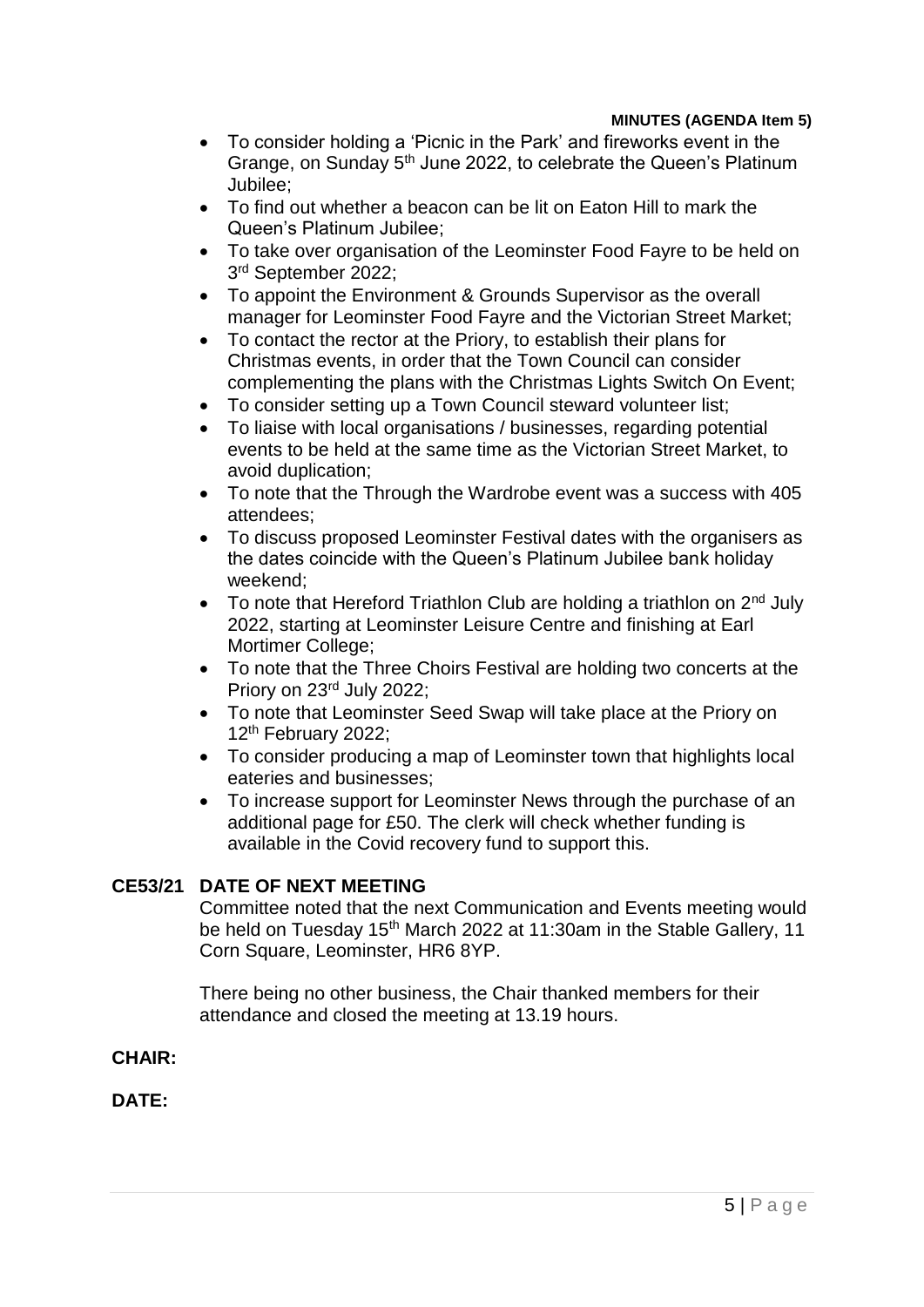**AGENDA Item 7**

# Friday Markets

| Date    | Regular | Casual | Charity | £                          |
|---------|---------|--------|---------|----------------------------|
| 7/1/22  | 8       |        |         | 170.00                     |
| 14/1/22 | 11      |        |         | 245.00                     |
| 21/1/22 | 11      |        |         | 245.00                     |
| 28/1/22 | 8       |        |         | <b>Concession Day free</b> |
| 4/2/22  | 10      |        |         | 220.00                     |
| 11/2/22 | 12      |        |         | 259.00                     |
| 18/2/22 | 4       |        |         | Storm Day free             |
| 25/2/21 | 12      |        |         | 259.00                     |
| 4/3/21  | 11      | 1      |         | 254.00                     |
|         |         |        |         |                            |
|         |         |        |         | £1,652.00                  |

Market attendance stability has been maintained throughout the period. The bad weather over the last few weeks has had an impact on attendance and footfall.

The Farmers market on 12/3/22 forms the heart of the "Leominster Independents Day" and it is hoped that this will be well attended.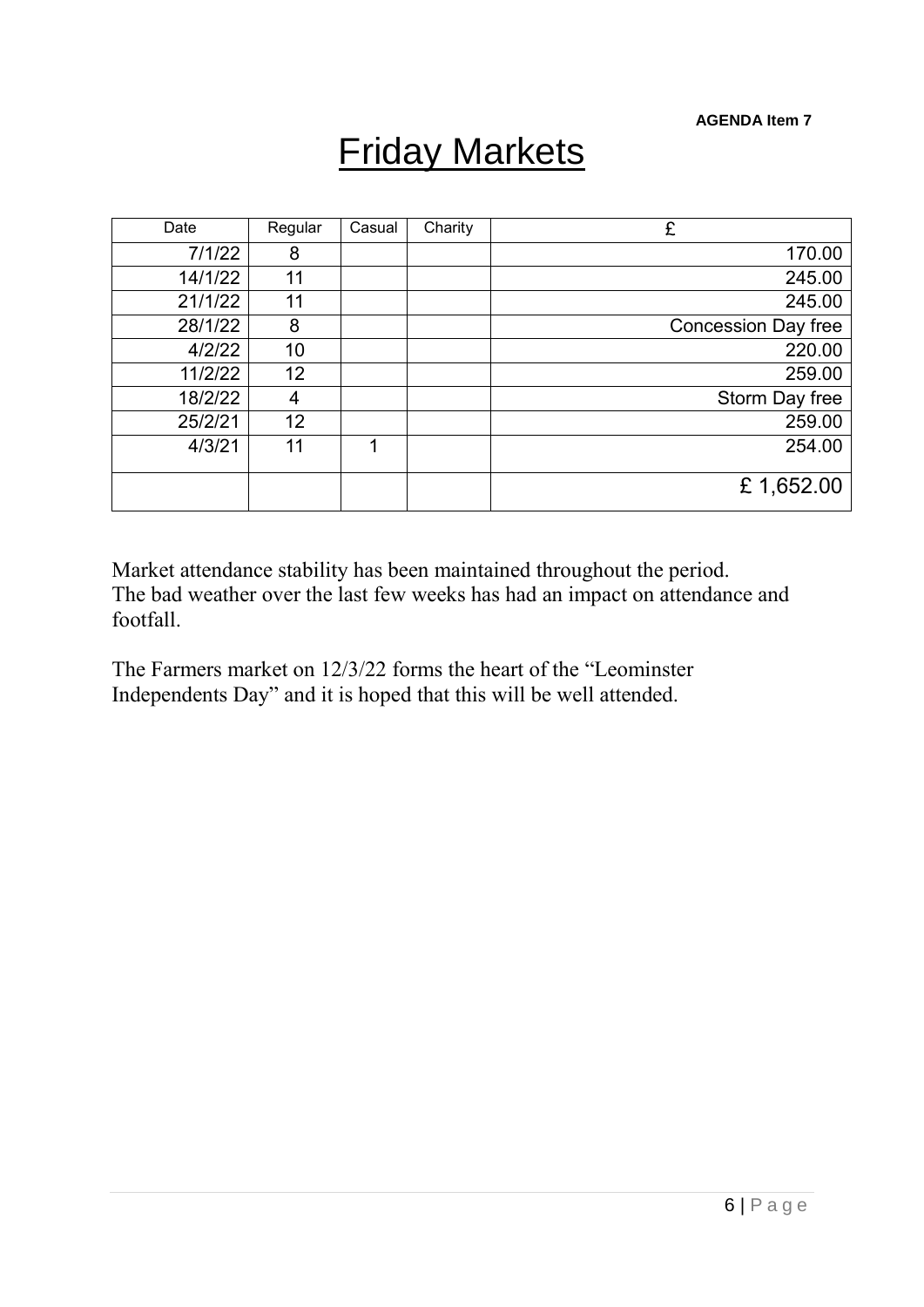|  |  | <b>Tourist Information Centre Manager's Report February 2022</b> |
|--|--|------------------------------------------------------------------|
|--|--|------------------------------------------------------------------|

| <u>ITEM</u>                          | <b>REPORT</b>                                                                                                                                                                                                                                                                                                                                                                                                                                                                                                                                                                                                                                                                                                                                                                                                                                                                                                                                                                                       | <b>TO NOTE /</b><br><b>ACTION</b>                                                                                   |
|--------------------------------------|-----------------------------------------------------------------------------------------------------------------------------------------------------------------------------------------------------------------------------------------------------------------------------------------------------------------------------------------------------------------------------------------------------------------------------------------------------------------------------------------------------------------------------------------------------------------------------------------------------------------------------------------------------------------------------------------------------------------------------------------------------------------------------------------------------------------------------------------------------------------------------------------------------------------------------------------------------------------------------------------------------|---------------------------------------------------------------------------------------------------------------------|
| <b>Staff</b>                         | new part-time staff member has<br>A<br>been<br>appointed and is going through the training and<br>induction process. As well as overseeing the day<br>to day running of the TIC along with the manager,<br>they are responsible for the Town Council and<br>Tourism websites, and the social media.<br>Most of the volunteers have now returned after<br>the COVID restrictions were lifted, although a few<br>have other commitments so will not return for a<br>few weeks.                                                                                                                                                                                                                                                                                                                                                                                                                                                                                                                        |                                                                                                                     |
| <b>Tourism</b><br><b>Development</b> | The Leominster tourism website has been<br>brought up to date, with omissions and errors<br>corrected. There can now be stronger links with<br>Leominster in Bloom and Walkers are Welcome.<br>Herefordshire BID has been launched and all the<br>local TICs continue to have regular Zoom<br>meetings hosted by Visitherefordshire. They are<br>keen for each of the Town Councils to provide<br>representatives to be on the board of directors.<br>The next big promotion that VH are working on is<br>to highlight the Black and White village trail. They<br>have worked on a cycling version that takes<br>people on the less busy minor roads in the<br>reverse direction taking in Eyton and Kingsland<br>first.<br>Herefordshire<br>Council<br>has<br>reproduced<br>an<br>excellent set of circular walks, many that are<br>close to Leominster. These are proving very<br>popular. These have been featured extensively<br>on social media and the posts have been bringing<br>people in. |                                                                                                                     |
| Leominster<br>in Bloom               | Judging day has been requested for Friday 8th<br>July, LIB always suggests a Friday as it is Market<br>Day so the town is lively.<br>An application has been put in for a grant for<br>Jubilee celebrations. There will be various places<br>around the town to admire art and craft items<br>linked to the history of the Ryland sheep and the<br>plans include a walking trail connecting them all.<br>The bollards will be decorated with red, white and<br>blue floral knitted 'hats' and the painted benches<br>will also be red, white and blue to celebrate the<br>Queens Jubilee.                                                                                                                                                                                                                                                                                                                                                                                                           | <b>Volunteers are</b><br>busy knitting<br>flowers to<br>decorate the<br>bollards, and<br>the Buttercross<br>Arcade. |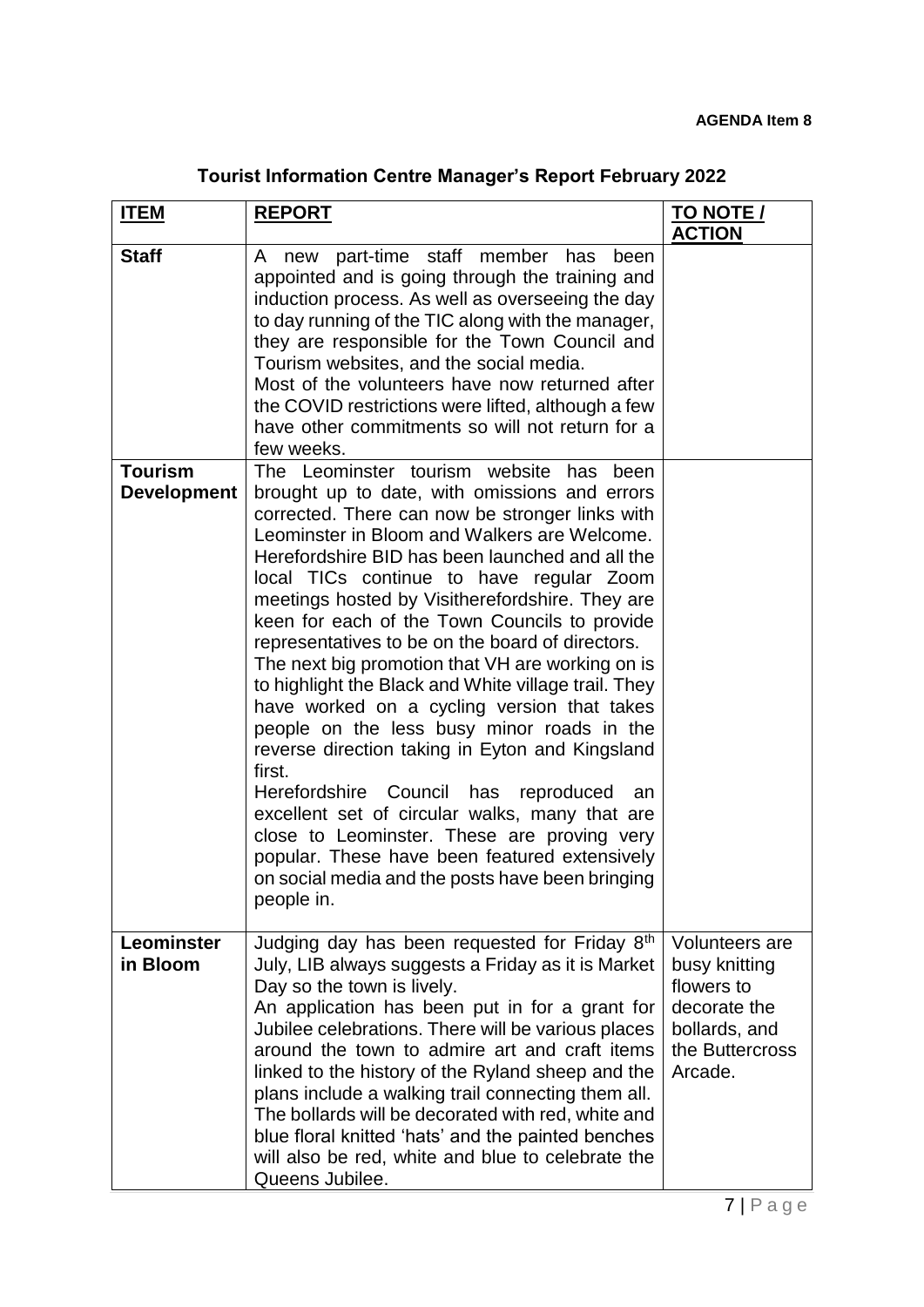| <b>ITEM</b>                 | <b>REPORT</b>                                                                                                                                                                                                                                                                                                                                                                                                                                                                                                             | <b>TO NOTE /</b> |
|-----------------------------|---------------------------------------------------------------------------------------------------------------------------------------------------------------------------------------------------------------------------------------------------------------------------------------------------------------------------------------------------------------------------------------------------------------------------------------------------------------------------------------------------------------------------|------------------|
|                             |                                                                                                                                                                                                                                                                                                                                                                                                                                                                                                                           | <b>ACTION</b>    |
|                             | No further news on Bertie Bargates as the door<br>needs to be retrieved and repaired. A grant<br>application has been approved by Leominster<br>Town Council for the replacement wooden door<br>frame.                                                                                                                                                                                                                                                                                                                    |                  |
| <b>Servants</b><br>Quarters | Bookings have been coming in well in recent<br>weeks as the weather starts to improve and<br>COVID restrictions are gradually eased.<br>Booked earnings for the year so far are:<br>£3,625.00<br>Latest reviews:<br>'Beautiful flat, clever, period design. Well<br>equipped. Right in town centre. We'll be back!'<br>'A quirky apartment like stepping back in time but<br>in a modern way. Comfortable and warm with all<br>the amenities you could need. In a central<br>location but also very quiet at night.'      |                  |
| <b>Other news</b>           | Jay Britton from the Small Breeds Farm at<br>Kington is retiring. The farm is being taken over<br>as a going concern by a local family who have<br>been involved in tourism for many years.<br>Westonbury Mill Water Gardens will reopen soon<br>under new ownership. The new people have<br>been working on improvements over the Winter<br>including clearing weeds adding seating and new<br>furniture for the café. The plan is to repair the<br>cuckoo clock and extend planting further into the<br>adjacent field. |                  |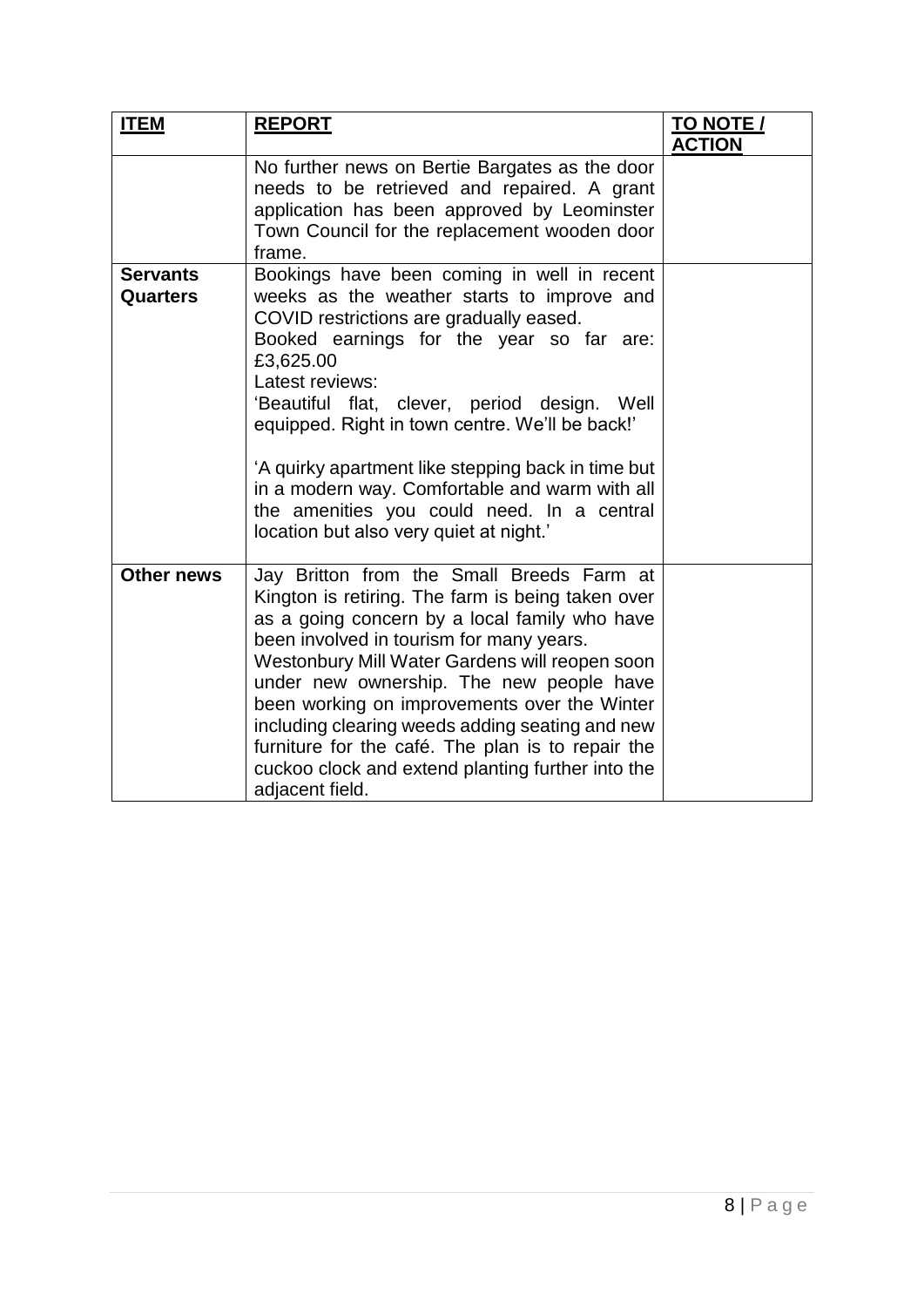

### **LEOMINSTER TOWN COUNCIL**

### **COMMUNICATION & EVENTS COMMITTEE**

| <b>TOURIST INFORMATION CENTRE VISITOR NUMBERS</b> |       |       |       |       |       |       |       |       |       |       |       |       |       |       |      |          |      |
|---------------------------------------------------|-------|-------|-------|-------|-------|-------|-------|-------|-------|-------|-------|-------|-------|-------|------|----------|------|
|                                                   |       |       |       |       |       |       |       |       |       |       |       |       |       |       |      |          |      |
|                                                   | 2006  | 2007  | 2008  | 2009  | 2010  | 2011  | 2012  | 2013  | 2014  | 2015  | 2016  | 2017  | 2018  | 2019  | 2020 | 2021     | 2022 |
| January                                           | 2048  | 1890  | 1871  | 1752  | 1111  | 513   | 1568  | 1170  | 1260  | 1441  | 1292  | 1226  | 1393  | 1242  | 1394 | $\Omega$ | 488  |
| February                                          | 2028  | 2827  | 2135  | 1693  | 1766  | 1756  | 1700  | 1546  | 1554  | 1793  | 1690  | 1192  | 1630  | 1408  | 1405 | 0        | 818  |
| March                                             | 2508  | 1961  | 2378  | 2308  | 2415  | 2994  | 2434  | 1604  | 1878  | 1996  | 1872  | 1997  | 1826  | 1913  | 614  | 0        |      |
| April                                             | 3452  | 3353  | 3091  | 3047  | 2779  | 3352  | 2249  | 2037  | 2635  | 2952  | 2179  | 1956  | 1923  | 1735  | 0    | 570      |      |
| May                                               | 2902  | 3822  | 3402  | 2859  | 2839  | 3376  | 3015  | 2871  | 2872  | 3203  | 2911  | 2485  | 2208  | 1863  | 0    | 1004     |      |
| June                                              | 4029  | 3721  | 3303  | 3076  | 3284  | 3575  | 2898  | 3147  | 2647  | 2950  | 2508  | 2225  | 2600  | 1807  | 0    | 1462     |      |
| July                                              | 4206  | 3440  | 3780  | 3382  | 3799  | 3431  | 3293  | 3056  | 3088  | 2958  | 3123  | 1983  | 2212  | 2382  | 558  | 1576     |      |
| August                                            | 5365  | 4556  | 3915  | 4008  | 3987  | 4498  | 3283  | 3585  | 3872  | 3116  | 4378  | 2542  | 3038  | 2204  | 662  | 1711     |      |
| September                                         | 3554  | 3978  | 3373  | 3129  | 3376  | 3340  | 2988  | 2552  | 3372  | 3093  | 2223  | 3897  | 2829  | 2197  | 1048 | 1411     |      |
| October                                           | 3064  | 3096  | 2492  | 2366  | 2551  | 2794  | 2116  | 3056  | 2169  | 2199  | 1843  | 1758  | 1847  | 1924  | 687  | 1167     |      |
| November                                          | 2126  | 2214  | 1845  | 1633  | 1708  | 2253  | 1738  | 1726  | 1716  | 1438  | 1735  | 1577  | 2176  | 1390  | 78   | 1043     |      |
| December                                          | 2169  | 1977  | 1849  | 1480  | 1368  | 2007  | 1411  | 1368  | 1736  | 1266  | 1695  | 1894  | 1897  | 1089  | 450  | 559      |      |
|                                                   | 37451 | 36835 | 33434 | 30733 | 30983 | 33889 | 28693 | 27718 | 28799 | 28405 | 27449 | 24732 | 25579 | 21154 | 6896 | 10503    |      |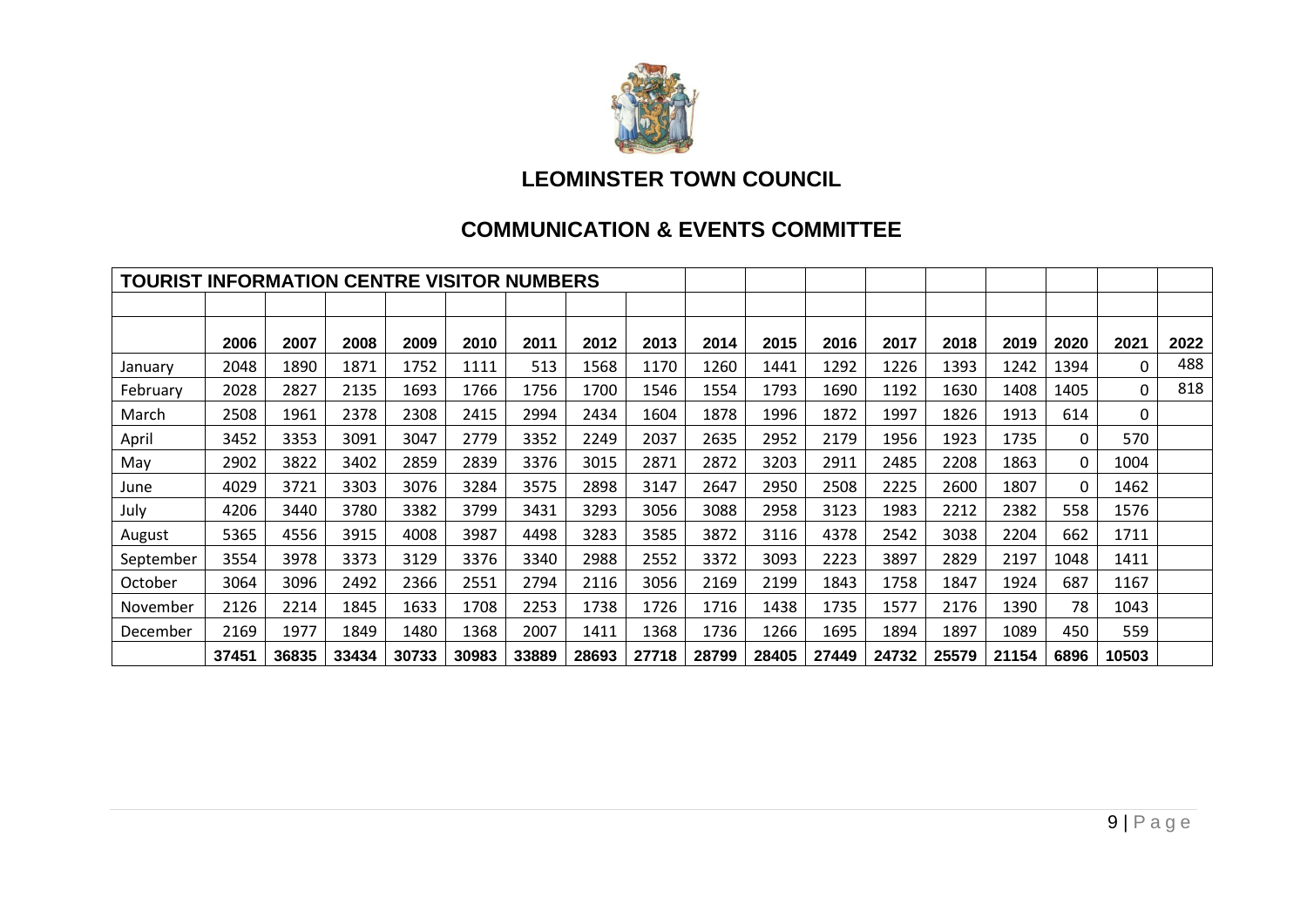

### **LEOMINSTER TOWN COUNCIL**

### **COMMUNICATION & EVENTS COMMITTEE**

**Communications & Events Committee**

**AGENDA Item 9**

| Date:                         | 9 <sup>th</sup> March 2022                                                                                           |
|-------------------------------|----------------------------------------------------------------------------------------------------------------------|
| Title:                        | <b>Communications &amp; Events Update Report</b>                                                                     |
| <b>Purpose of the Report:</b> | To provide Members with an update relating to the<br>communications and events projects currently being<br>developed |
| <b>Contact Officers:</b>      | <b>Julie Debbage</b>                                                                                                 |

### **1. RECOMMENDATION**

- **1.1 That the report be noted.**
- **1.2 To make decisions on 4.4, 5.3, 5.3.1, 5.6, 5.7, and 5.8.**

### **2. BACKGROUND**

- 2.1 The Committee's main responsibilities are as follows. These are included in the Terms of Reference and are not exhaustive:
	- Markets and Fairs:
	- The Tourist Information Centre:
	- Council events;
	- Council communication;
	- Local Events supported by Leominster Town Council.
- 2.2 This report provides background information to Committee on progress events and communications projects and initiatives currently being developed, and identifies actions required.

### **3. MARKETS**

3.1 The following road closures are in place for the 2022 Farmers Markets and other market related events. Roads that can be closed are Corn Square, Corn Street and Victoria Street.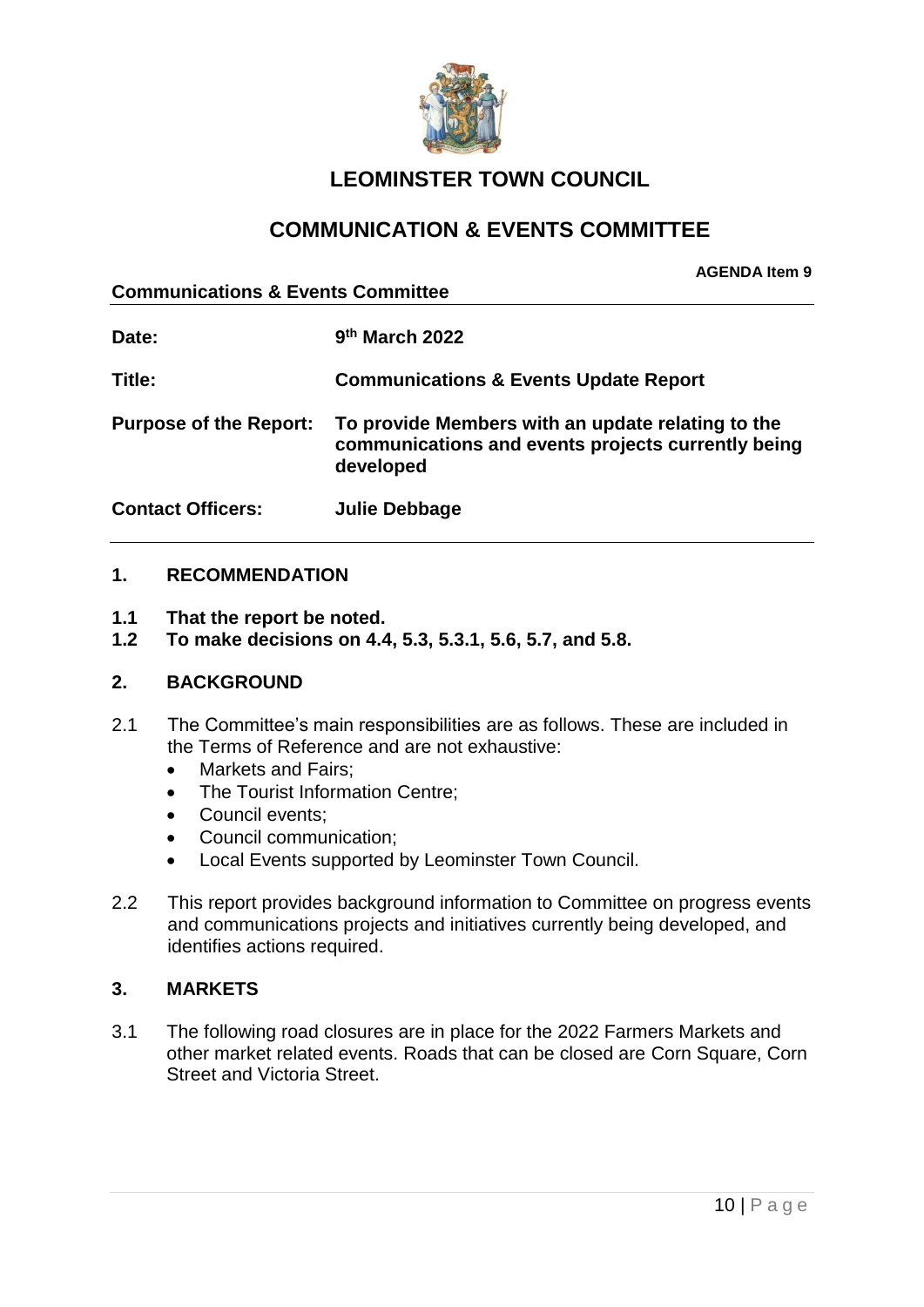Corn Square, Corn St, Victoria Street – Farmers Markets 2022

- 12th March
- 9<sup>th</sup> April
- $\bullet$  14<sup>th</sup> May
- $\bullet$  11<sup>th</sup> June
- 9<sup>th</sup> July
- $\bullet$  13<sup>th</sup> August
- $\bullet$  10<sup>th</sup> September
- $\bullet$  8<sup>th</sup> October
- $\bullet$  12<sup>th</sup> November
- $\bullet$  10<sup>th</sup> December

### **4. COMMITTEE MATTERS**

### 4.1 *HSHAZ/Cultural Consortium*

To receive a verbal update on the HSHAZ and the Cultural Consortium programme.

### 4.2 *Mayoral Engagements*

To receive a report on the Mayoral Events attended.

### 4.3 *Business Project Update*

To receive a verbal report on the project following the Leominster Independents Day Event on Saturday 12<sup>th</sup> March 2022 and to discuss how the project can be taken forward at the end of the funding period.

### 4.4 *Draft Civic Events List 2022-23*

To consider the draft Civic Events list for the coming year.

### **5. EVENTS UPDATE**

### 5.1 *May Fair 2022*

This year's May Fair will be on  $28<sup>th</sup> - 30<sup>th</sup>$  April 2022. The event will have a Civic opening and Leominster Town Council will be supporting the event by providing additional hours for the public toilets to be open.

### 5.2 *The Leominster Festival 2022*

To have a verbal update on festival plans.

### 5.3 *The Queen's Platinum Jubilee Celebration*

To discuss the Big Jubilee Lunch for the Queen's Platinum Jubilee Bank Holiday on 5<sup>th</sup> June 2022.

### 5.3.1 To discuss the possibility of a Jubilee beacon.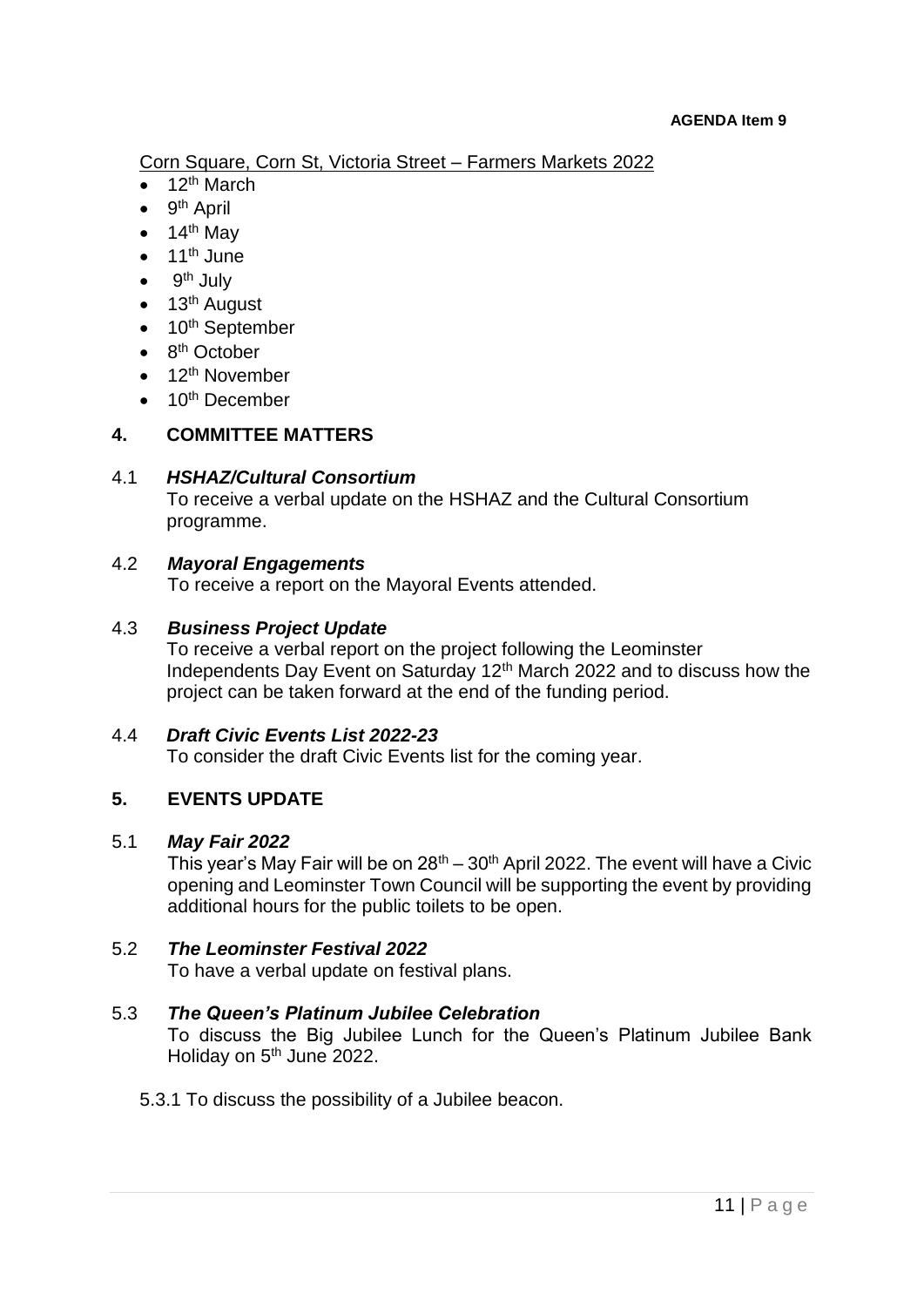### 5.4 *The Three Choirs Festival*

Two festival events are planned for Leominster, Viol consort Fretwork on 23rd July and the third concert in the Young Artist Organ Recital. Leominster Priory is the only venue outside Hereford city centre in 2022.

#### 5.5 *Party in The Park*

Currently still planned. Funding from the Great Places to Visit Fund for footpath closure and signage. This will be a two-day event, the second day being a family event.

#### 5.6 *Leominster Food Fayre*

To consider the planning of the Leominster Food Fayre.

#### 5.7 *Christmas Lights Switch-on Event*

To discuss the Christmas Lights Switch-on Event for 2022.

#### 5.8 *Victorian Street Market*

To receive an update on plans for the Victorian Street Market 2022.

### **Scheduled events**

**Corn Square** 

- May 2022 21<sup>st</sup> Leominster in Bloom Plant Fair Road Closure in place.
- Sept 2022 3<sup>rd</sup>, 17<sup>th</sup> Leominster Food Fayre & Leominster In Bloom Plant **Fair** – Road closure in place
- Nov 2022 26th **Light Switch On Event** Road closure TBC

Broad Street

- November 2022–13<sup>th</sup>, Remembrance Parade Road closure required
- December 2022–10<sup>th</sup> (from 6pm),11<sup>th</sup> Victorian Street Market–Road Closure in place 18:00-00:00  $9^{th}$  December and 00:00 – 21:00 10<sup>th</sup> December.

#### Pinsley Road - Church St end

November 2022 –13th **Remembrance Parade**–Road Closure required

### **6. COMMUNICATIONS**

#### 6.1 *Leominster News*

To discuss content for our Leominster News pages.

#### 6.2 *Website/Social Media*

To discuss website/social media content and meet the new Tourism & Media Assistant.